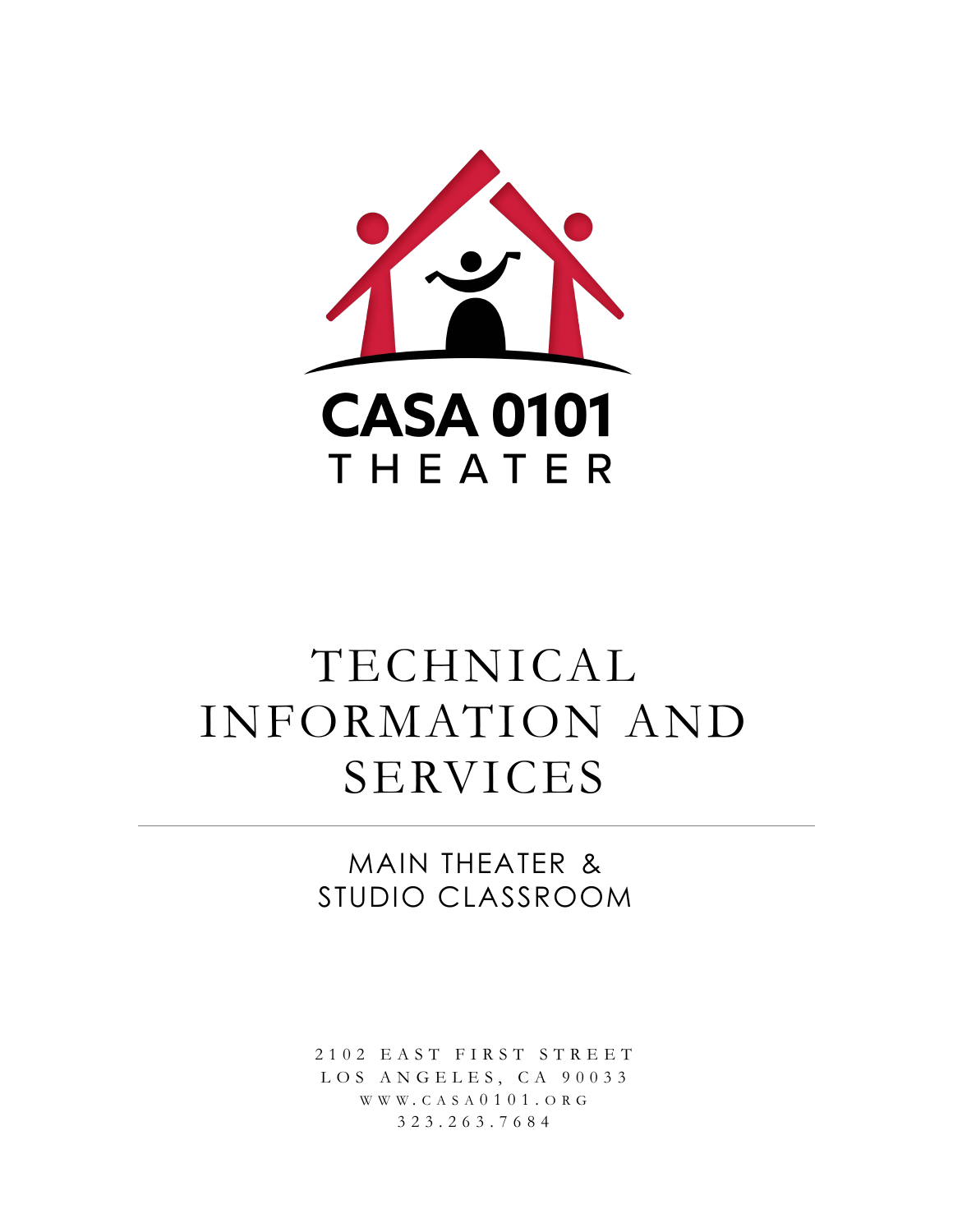#### **MISSION STATEMENT**

CASA 0101 is dedicated to providing vital arts, cultural, and educational programs — in theater, digital filmmaking, art and dance — to Boyle Heights, thereby nurturing the future storytellers of Los Angeles who will someday transform the world.

#### **GENERAL INFORMATION:**

Administration Phone.……….….323.263.7684 Box Office Phone …….…..……...323.263.7684 Website ……………….......www.casa0101.org E-mail …………...……..…..info@casa0101.org Address ……………….………2102 E. 1st Street Los Angeles, CA 90033

#### **THEATER STAFF:**

ARTISTIC DIRECTOR Josefina Lopez 323.263.7684

EXECUTIVE DIRECTOR Emmanuel Deleage 323.263.7684 EXT. 1003 [Emmanuel@casa0101.org](mailto:Emmanuel@casa0101.org)

DEVELOPMENT DIRECTOR Mark Kraus 323.263.7684 EXT. 1004 [Mark@casa0101.org](mailto:mark@casa0101.org)

ADMINISTRATOR Itzel Ocampo 323.263.7684 Itzel[@casa0101.org](mailto:sohail@casa0101.org)

FACILITIES MANAGER Jorge Villanueva 323.263.7684 EXT. 1005 Jorge[@casa0101.org](mailto:vincent@casa0101.org)



#### **THEATER OVERVIEW:**

CASA 0101 BOASTS A FULL ARTS COMPLEX FEATURING A STATE OF THE ART 99-SEAT BLACK BOX THEATER, A FORMAL ART GALLERY, AND A CONVERTIBLE OPEN TO ENCLOSED STUDIO SPACE FOR CLASSES, STAGED READING, AND WORKSHOPS.

#### **BOX OFFICE:**

Phone: 323.263.7684 Hours: 11AM to 6PM Monday through Friday Available 24 hours a day at: www.casa0101.org/tickets



2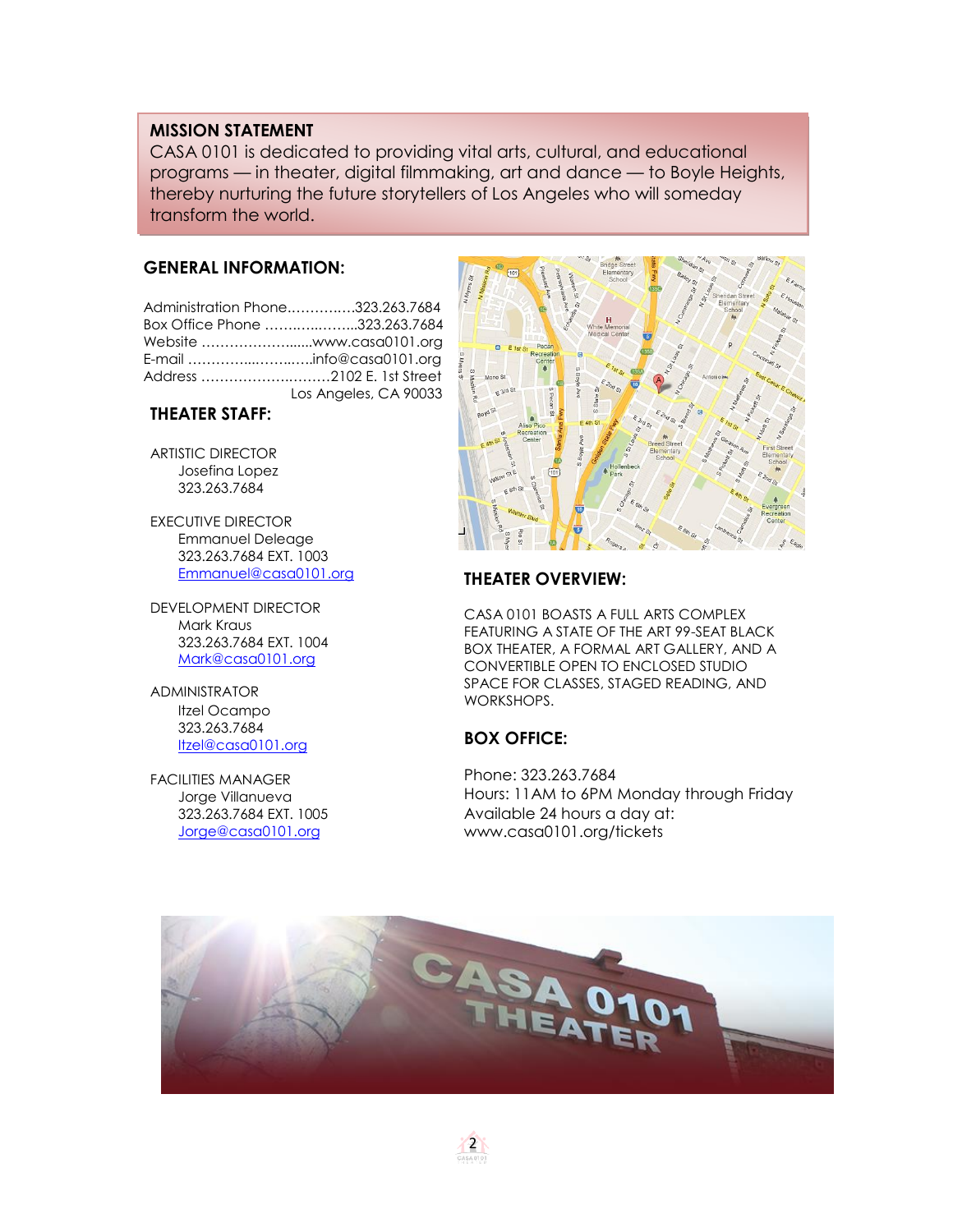#### **TICKETING**

In house ticketing services are available at the client's expense. Please contact our Executive Administrator, Mark Kraus, at [Mark@casa0101.org](mailto:mark@casa0101.org) for more information.

## **FRONT OF HOUSE STAFFING**

Casa 0101 can provide professional front of house personnel at the client's expense. Staff duties can include box office management, concessions, and patron services. Please contact our Executive Administrator, Mark Kraus, at [Mark@casa0101.org](mailto:mark@casa0101.org) for more information.

## **FOOD & BEVERAGE**

Food and beverage services are not available directly through Casa 0101. Outside vendors are welcome, provided that arrangements are made in advance and in writing.

## **PARKING**

Casa 0101 offers nearby parking at 2130 E. First Street, just behind the Boyle Heights City Hall. This parking lot is available upon request on Friday and Saturday evenings. Street parking is available directly surrounding the theater during weekdays and Sunday.

## **PRODUCTION AND STAGING**

Production and staging at Casa 0101's Main Theater require the services of our skilled team of in-house personnel at the client's expense for the following*: lighting loadin/hang/focus/console programming/operation, sound load-in/playback programming/operation, and floor paint restoration.* **Please refer to the Rates section for more information.** 

The following are allowed to be provided by the client: *scenic load-in*. **In special circumstances, clients may provide personnel for lighting/sound console programming/operation. This exception is made on a case by case basis.** 

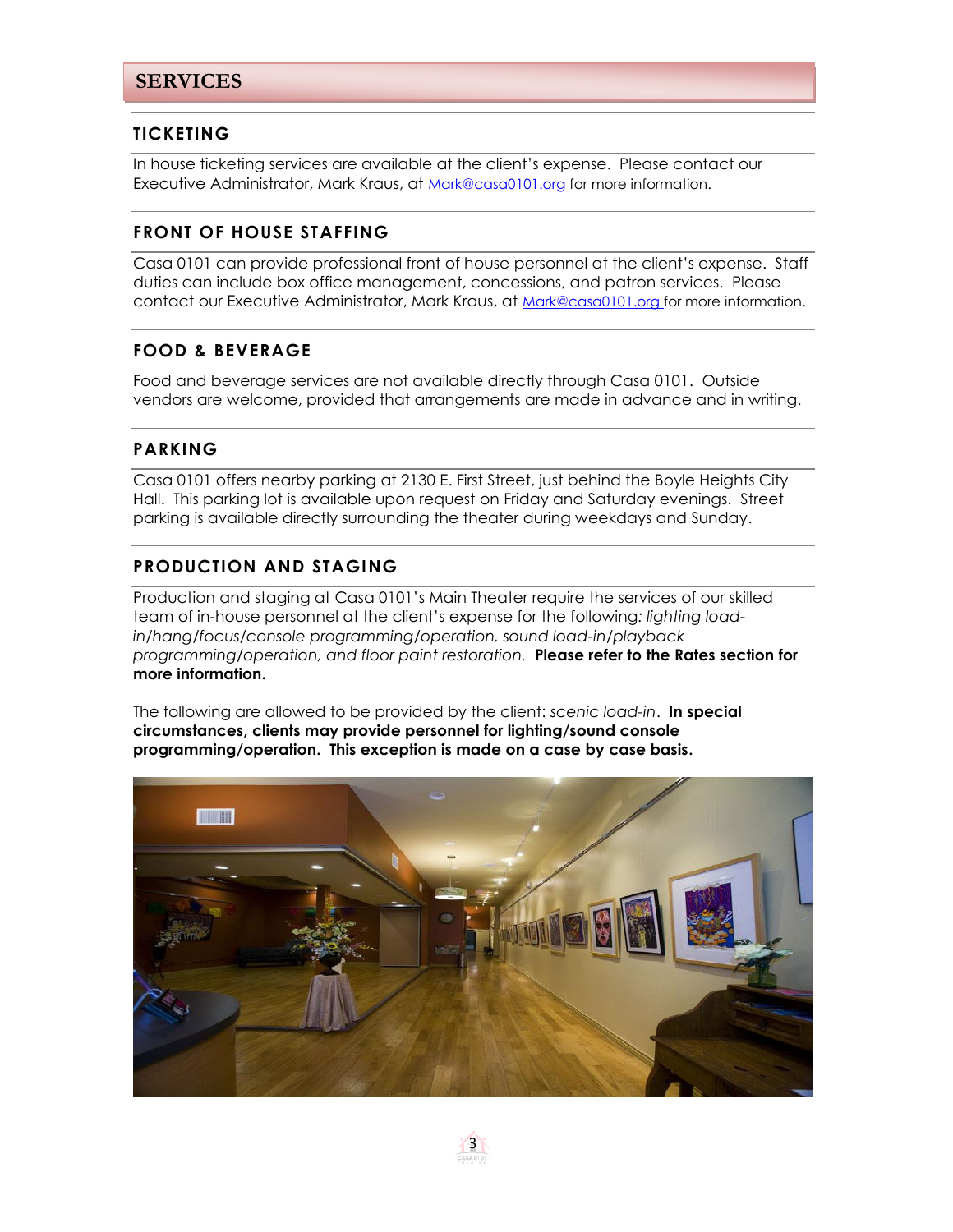## **MAIN THEATER REHEARSAL RENTAL BASE RATE**

Rehearsal rentals are for Auditions, Rehearsals, or Meetings only.

#### WHAT'S INCLUDED

Studio rental includes use of stage, house, and theater worklights only.

| <b>BASE RATES</b>                                          | <b>Weekday Day</b><br>(Mon-Fri 10am-6pm) | Weekend (Sat-Sun) &<br>Evenings (6pm-11pm) |
|------------------------------------------------------------|------------------------------------------|--------------------------------------------|
| For-Profit Companies                                       | \$40 per hour                            | \$40/hour; 4 hour minimum                  |
| Non-Profit Companies                                       | \$35 per hour                            | \$35/hour; 4 hour minimum                  |
| <b>Boyle Heights Based Non-</b><br><b>Profit Companies</b> | \$25 per hour                            | \$25/hour; 4 hour minimum                  |

#### ADDITIONAL CHARGES

Projection on a 84" x 84" screen with one (1) operator for four (4) hours\*  $$150$ Projection on a 21' x 12' screen with one (1) operator for four (4) hours\*  $$250$ 

#### **MAIN THEATER PRODUCTION RENTAL BASE RATE**

Production rentals are for Theatrical Productions, Film Screenings and Shoots, and Special Events that necessitate production support and staging.

#### WHAT'S INCLUDED

Production rental includes use of lobby, gallery, stage, house, dressing rooms, theatrical repertory light plot and standard audio system. **Operators/Programmers are billed as an additional charge dependent on the scope of the rental.**

| <b>BASE RATES</b>               | <b>Weekday Day</b> | Weekend (Sat-Sun) &       |
|---------------------------------|--------------------|---------------------------|
|                                 | (Mon-Fri 10am-6pm) | Evenings (6pm-midnight)   |
| For-Profit Companies            | \$90 per hour      | \$600/night(6pm-midnight) |
| Non-Profit Companies            | \$80 per hour      | \$550/night(6pm-midnight) |
| <b>Boyle Heights Based Non-</b> | \$70 per hour      | \$500/night(6pm-midnight) |
| <b>Profit Companies</b>         |                    |                           |

#### ADDITIONAL CHARGES

| Projection on a 84" x 84" screen with one (1) operator for four (4) hours*              | \$150       |
|-----------------------------------------------------------------------------------------|-------------|
| Projection on a 21' x 12' screen with one (1) operator for four (4) hours*              | \$250       |
| Lighting/Projection/Audio Operator (4 hour minimum)                                     | $$25/h$ our |
| Lighting/Projection/Audio Programmer (4 hour minimum)                                   | $$40/h$ our |
| Technical Director (4 hour minimum; REQUIRED for all load-ins and technical rehearsals) | $$40/h$ our |
| $*$ Olah playbaak programming is quailable as an additional programmer charge           |             |

**\***QLab playback programming is available as an additional programmer charge.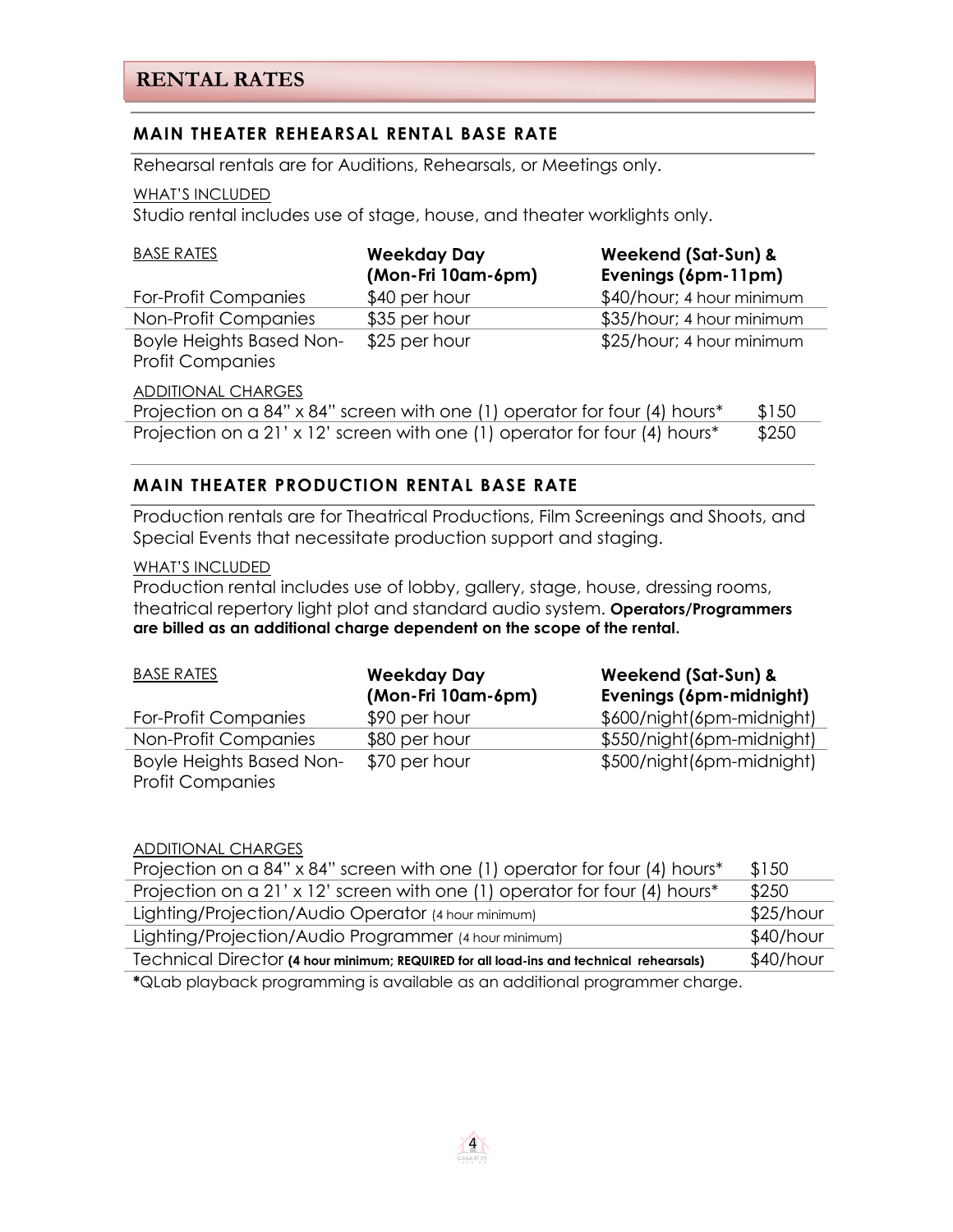## **ADDITIONAL MAIN THEATER RENTAL INFORMATION**

·50% of rental fee is due at time of booking.

·50% remainder balance due upon start of rental.

·**PAST MIDNIGHT**: Staff billed at double the standard rate + \$100/hr venue charge.

·Proof of Insurance for at least \$1 million liability required at time of booking. ·Insurance coverage through the theater is available at client's expense.

·Non-Profit Company Rates require submission and approval of a valid IRS 501c3 determination letter at the time of booking.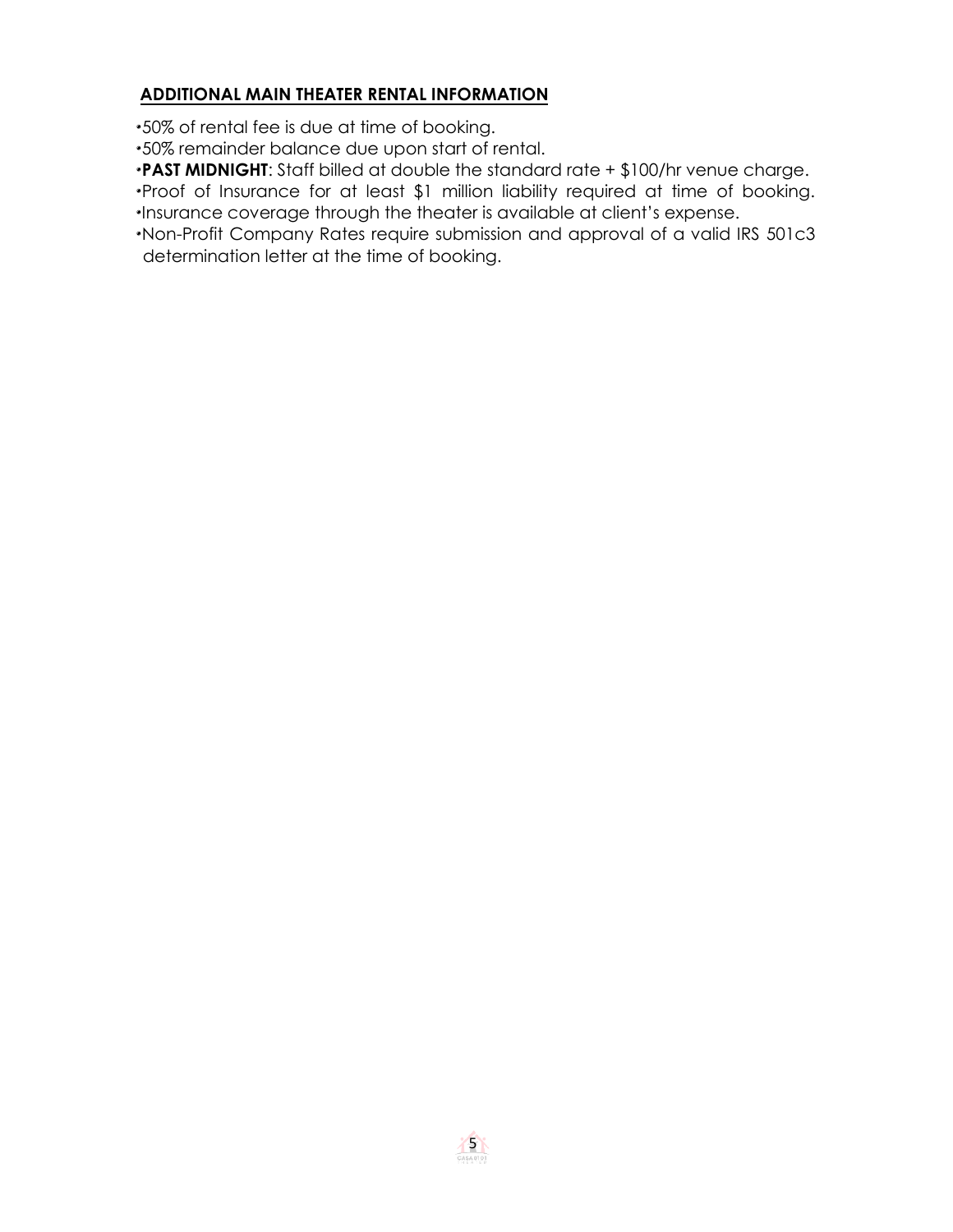## **STUDIO CLASSROOM RENTAL BASE RATE**

#### WHAT'S INCLUDED

Studio rental includes use of enclosable studio and worklights only.

| <b>BASE RATES</b>                                          | <b>Weekday Day</b><br>(Mon-Fri 10am-6pm)                                   | Weekend (Sat-Sun) &<br>Evenings (6pm-11pm) |
|------------------------------------------------------------|----------------------------------------------------------------------------|--------------------------------------------|
| For-Profit Companies                                       | \$30 per hour                                                              | \$35/hour; 4 hour minimum                  |
| Non-Profit Companies                                       | \$25 per hour                                                              | \$30/hour; 4 hour minimum                  |
| <b>Boyle Heights Based Non-</b><br><b>Profit Companies</b> | \$20 per hour                                                              | \$25/hour; 4 hour minimum                  |
| <b>ADDITIONAL CHARGES</b>                                  | Projection on a 84" x 84" screen with one (1) operator for four (4) hours* | \$150                                      |

#### **ADDITIONAL STUDIO CLASSROOM RENTAL INFORMATION**

·50% of rental fee is due at time of booking.

·50% remainder balance due upon start of rental.

·**PAST MIDNIGHT**: Staff billed at double the standard rate + \$100/hr venue charge.

·Non-Profit Company Rates require submission and approval of a valid IRS 501c3 determination letter at the time of booking.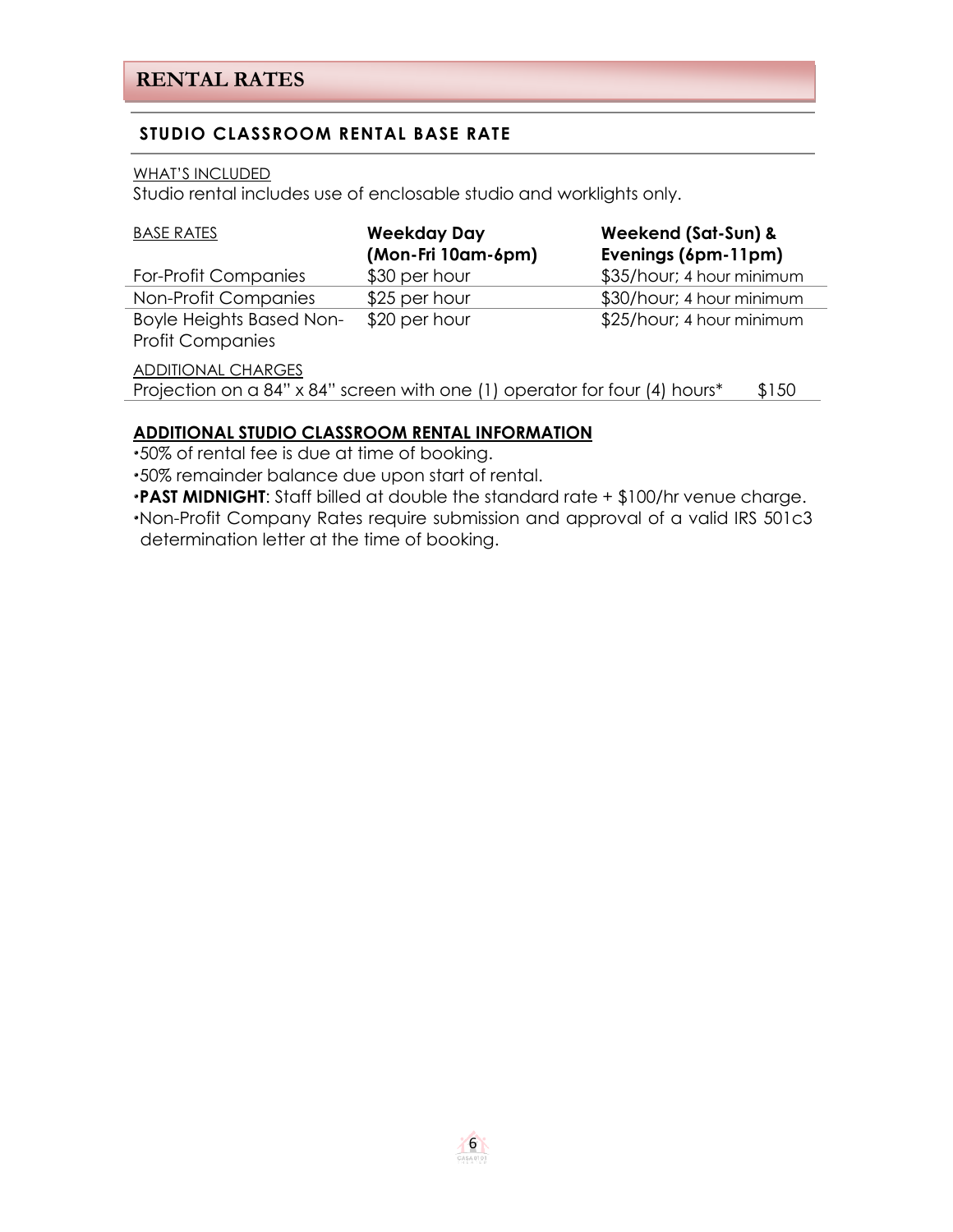## **PRODUCTION INFORMATION**

## **FRONT OF HOUSE**

| <b>AUDIENCE LOBBY</b>                   |                                                                                                                                                                                                                                                    |
|-----------------------------------------|----------------------------------------------------------------------------------------------------------------------------------------------------------------------------------------------------------------------------------------------------|
|                                         |                                                                                                                                                                                                                                                    |
|                                         | area with serving bar, refrigerator, sink, and<br>Keurig single serve coffee machine; Central Air<br>Heating and Cooling; Audio monitor system<br>with local volume controls for stage audio,<br>audio playback, and patron public<br>announcement |
| <b>ART GALLERY</b>                      |                                                                                                                                                                                                                                                    |
|                                         |                                                                                                                                                                                                                                                    |
|                                         | Cooling; Audio monitor system with local<br>volume controls for stage audio, audio<br>playback, and patron public announcement                                                                                                                     |
| <b>CLOSEABLE STUDIO/CLASSROOM SPACE</b> |                                                                                                                                                                                                                                                    |
|                                         |                                                                                                                                                                                                                                                    |

| Architectural lighting system; Central Air        |
|---------------------------------------------------|
| Heating and Cooling; Dance mirror wall; Dead      |
| hung pipe grid; Pre-wired with DMX and house      |
| power distributions for basic theatrical lighting |
| load-ins with client provided equipment           |
|                                                   |

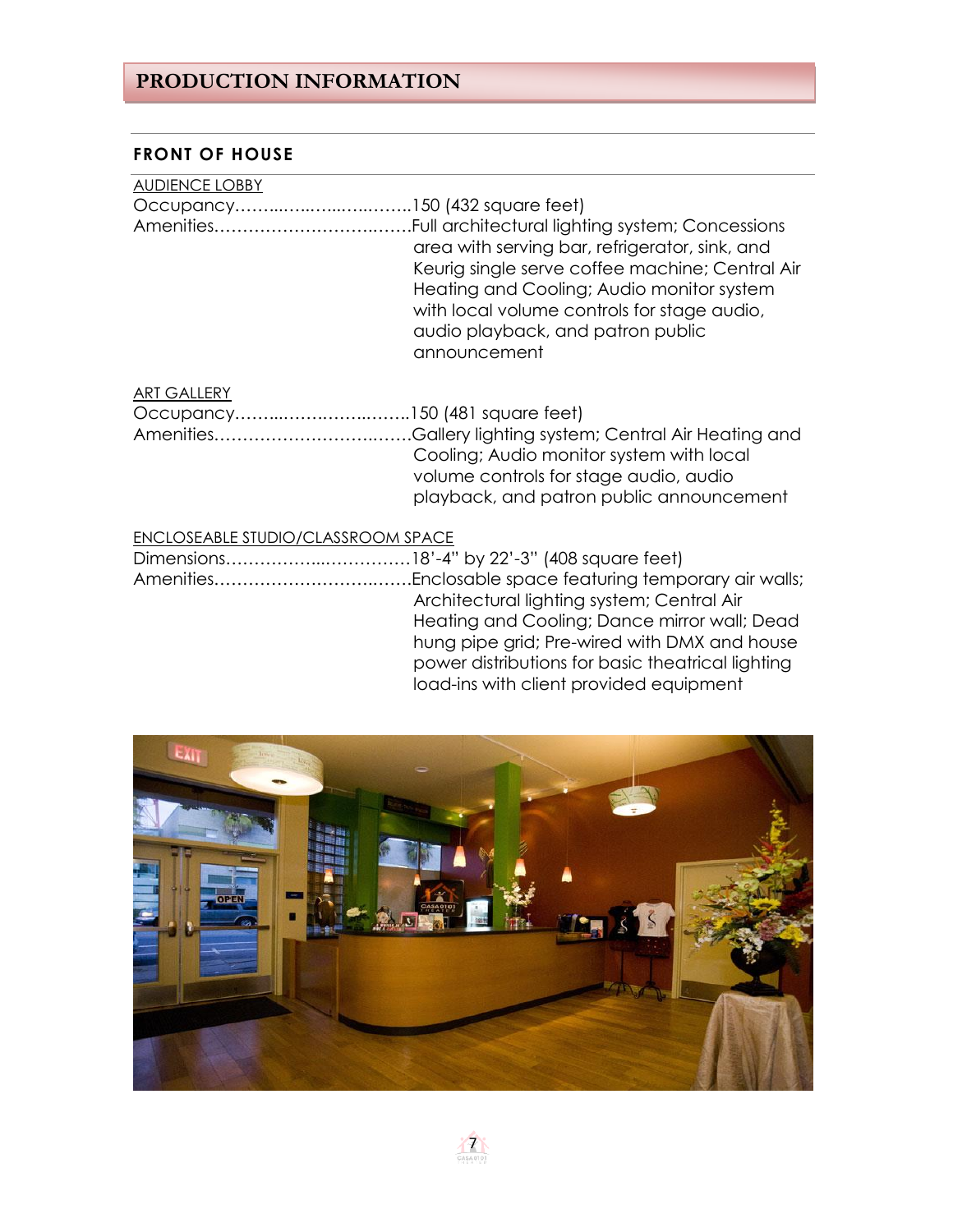### **STAGE HOUSE**

#### HOUSE CURTAIN

None available in inventory, but our Technical Director can arrange rental and load-in at the client's expense.

#### **RIGGING**

#### STAGE FLOOR

| Stage Depth to US Traveler20'-5" |  |
|----------------------------------|--|
| Stage Depth to US Wall28'-5"     |  |

#### **HOUSE**

| House Depth-Plaster Line to Back wall22'-8" |  |
|---------------------------------------------|--|
|                                             |  |

#### **HVAC**

Central Air Heating and Cooling available throughout stage and house

#### CONTROLLED ACCESS

Technical Booth, Properties Storage, and Technical Storage all secured with electronic pin-code locks for controlled access for clients and staff.

## **BACKSTAGE**

| <b>LOADING DOCK</b>                     |                                                                                   |
|-----------------------------------------|-----------------------------------------------------------------------------------|
|                                         | A single bay loading dock for active loading/unloading is available upon request. |
|                                         |                                                                                   |
| Loading bay opening width6'-8"          |                                                                                   |
|                                         |                                                                                   |
| Distance from dock to stage approx. 20' |                                                                                   |
| DDECCINIC DOOMS                         |                                                                                   |

#### DRESSING ROOMS

| Number availableTwo (2) located offstage right at stage level |
|---------------------------------------------------------------|
|                                                               |
| shower, Central Air Heating and Cooling,                      |
| Monitor with local volume control for stage                   |
| audio and stage management paging systems                     |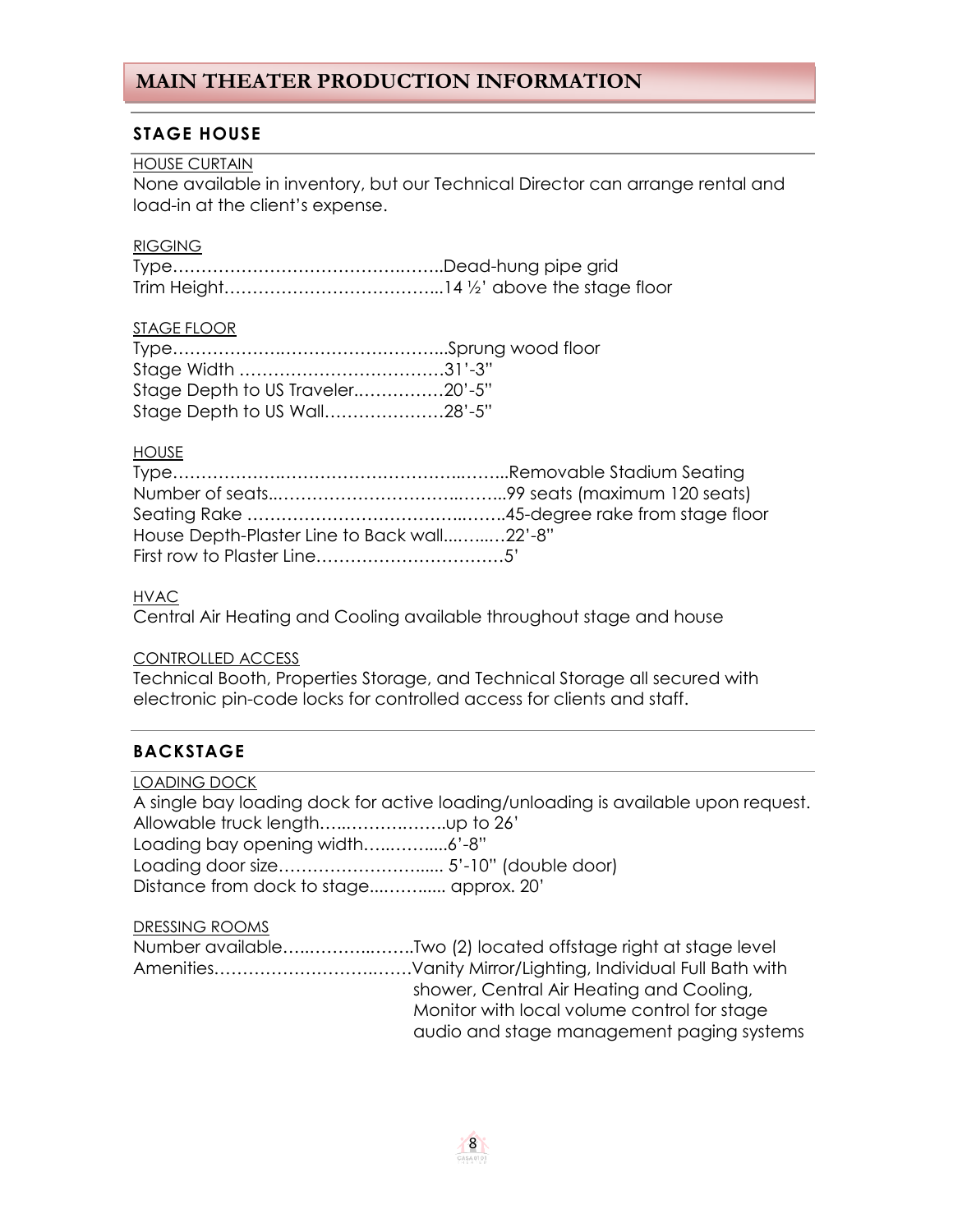#### **LIGHTING INVENTORY – INCLUDED IN PRODUCTION RENTAL RATE**

CONSOLE (OPERATOR/PROGRAMMER CHARGES WILL APPLY) ETC Element 60-500 Console with iRFR Remote

#### DIMMERS and NON-DIM CIRCUITS

96 ETC 2.4K DR20 dimmers (dimmer per circuit, 20A stage pin); 6 ETC 20AMP R20 non-dimming circuits (dimmer per circuit, 20A Edison); DMX control system with ETC Sensor+ Net Box

#### ADDITIONAL DMX DISTROBUTION

1 Available Universe: 5-Pin DMX run throughout stage house at deck and grid

#### FIXTURE INVENTORY

| ETC Source 4 ERS - 50 degree6      |  |
|------------------------------------|--|
| ETC Source 4 ERS - 36 degree38     |  |
| ETC Source $4$ ERS $-$ 26 degree16 |  |
|                                    |  |
| Altman 6 inch Fresnel10            |  |
|                                    |  |

#### **REPERTORY LIGHT PLOT** NON-MOVABLE AND REFOCUS ABLE

#### FOCUS

Repertory light plot will be hung and circuited per paperwork, but focus must be done by client's designer. Repertory focus can be arranged at client's expense.

#### STAGE

|            | 1 wash hiside light from SL (ETC Source 4 ERS) |  |
|------------|------------------------------------------------|--|
|            | 1 wash hiside light from SR(ETC Source 4 ERS)  |  |
| $\sqrt{2}$ |                                                |  |

#### HOUSE

1 wash over audience (twelve (12) Altman PAR 38 VWFL)

#### SPECIALS

Six (6) ETC Source 4 ERS – 26 degree available to be hung at client's expense

#### **PRODUCTION LIGHT PLOT** SPECIFIC PRODUCTION HANG/FOCUS

#### INFORMATION

Specific light plots may be hung and circuited per client specification and at client's expense. Light plots must be submitted in CAD drawings with proper paperwork (i.e. Channel Hookup). PDF/VW/AutoCAD/LW files accepted.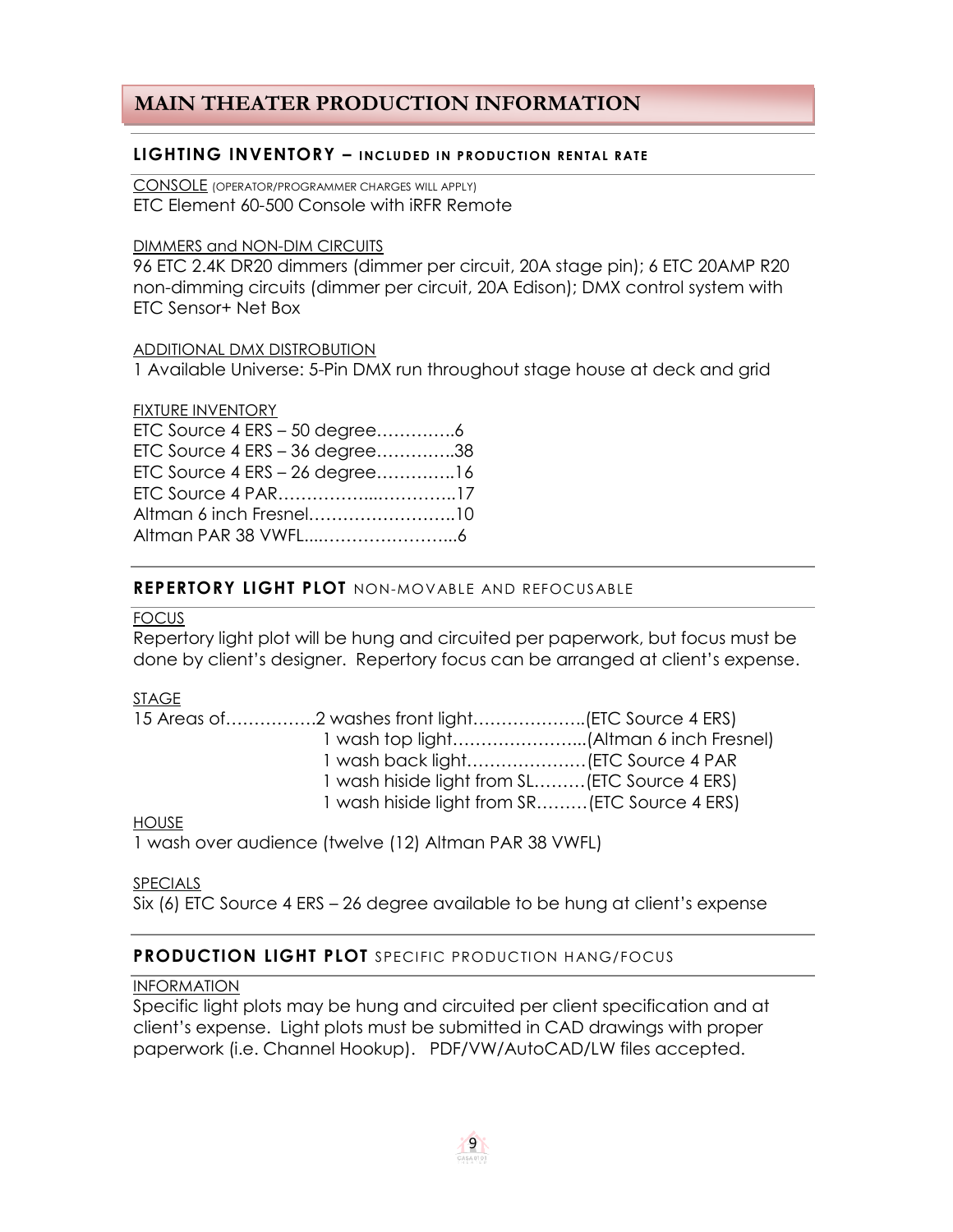#### **AUDIO** – INCLUDED IN PRODUCTION RENTAL RATE; OPERATOR/PROGRAMMER CHARGES MAY APPLY

#### **CONSOLE**

Behringer X32 Compact Digital Audio Console

40-Input, 25-Bus, 16 MIDAS XLR Preamps at console, 17 Motorized Faders with LCD scribble strips, 6-Channel Audio Interface for use with QLab Playback

#### HOUSE DIGITAL AUDIO SNAKE

Behringer S-16 Digital Audio Snake – deployable on stage per client specification 16 Remote-Controllable MIDAS XLR Preamps, 8 XLR Outputs, AES50 Networking

#### HOUSE ANALOG AUDIO SNAKE

27 Channel input snake (XLR) – fixed on stage locations Twelve (12) input panel on stage MSR, twelve (12) input panel on stage USL, two(2) input panel in the grid HL, and one (1) input panel in the grid HR

#### MAIN PA

Two (2) FBT Verve 152 Passive Speakers One (1) Crown XLS-500 Amplifier

#### AUDIO PLAYBACK (Additional programmer charges may apply for QLab)

Apple Mac Pro – 2.8 GHz Quad-core Intel Xeon, 16 GB RAM QLab 2 & 3 Pro Audio Licenses with six (6) outputs (via X32 digital audio interface) One (1) Single Disc CD Player

#### WIRELESS MICROPHONES – HANDHELD

One (1) Shure PGX4 Receiver with PGX2 Handheld Transmitter, SM58 head Two (2) Shure PG4 Receivers with PG2 Handheld Transmitter, PG58 head

WIRELESS MICROPHONES – BODYPACK

Five (5) Shure PGXD4 Receivers w/ PGXD1 Bodypack Transmitters, WL93 elements

COMPLEX AUDIO DISTRIBUTION SYSTEM 4 Channel distribution system to direct audio throughout the theater complex

#### **INTERCOM SYSTEMS – INCLUDED IN PRODUCTION RENTAL RATE**

MAIN COMMUNICATIONS SYSTEM

One (1) Clear-Com CS-702 2-Channel Main Station with PA to both dressing rooms Two (2) Clear-Com 2-Channel belt packs for placement per client specification

INSTALLED COM LOCATIONS

Clear-Com 2-Channel Stations at both the Light and Audio consoles in booth

FLOATING COM LOCATIONS

Dressing Rooms, Backstage, MSR, USL, FOH HL and FOH HR

STAGE MANAGEMENT PAGE MICROPHONE

Page microphone in Technical Booth patched to stage/house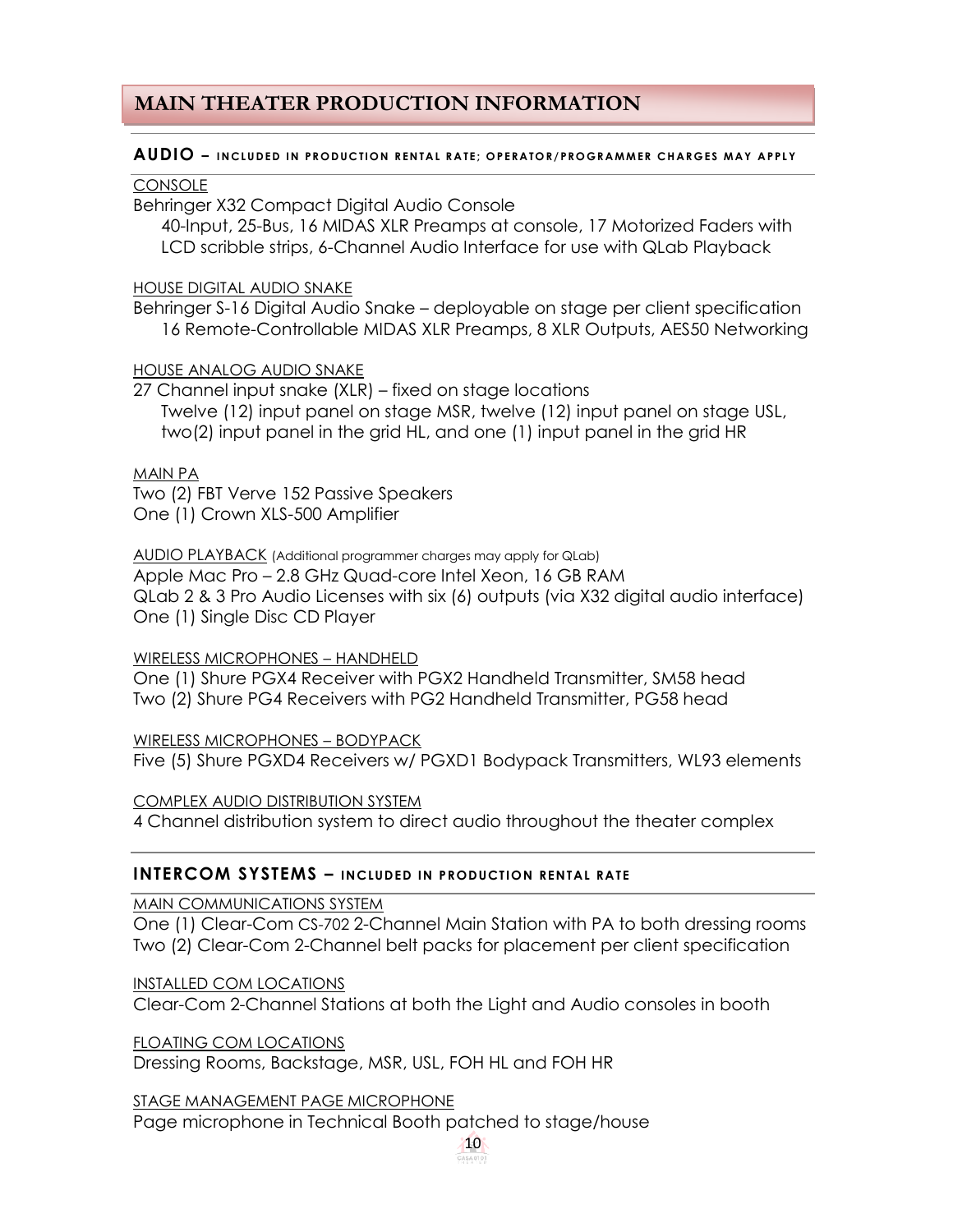#### **ASSISTED LISTENING – INCLUDED IN PRODUCTION RENTAL RATE**

INDUCTION LOOP ASSISTED LISTENING AUDIO SYSTEM Oval Window Audio Satellite III Assistive Listening System Four (4) Induction Loop Receivers with Stereo Headsets

#### **VIDEO – AVAILABLE AT THE CLIENT'S EXPENSE**

#### **SCREENS**

Da-Lite 21'x 12' main screen (freestanding; can be installed by prior arrangement) Da-Lite 84"X84" portable tripod screen

#### PROJECTORS

Two (2) EPSON Powerlite 4300 (5200 lumens, 1.3 – 2.36 variable throw ratio) One (1) BenQ MW821ST WXGA Short Throw (3000 lumens; 0.49 fixed throw ratio) One (1) BenQ MW621ST WXGA Short Throw (3000 lumens; 0.72-0.87 variable ratio) One (1) Optima DS326 (2600 lumens; 1.95 to 2.15 variable throw ratio) Three (3) sets Grid hanging hardware for projectors

#### PROJECTOR DOWSERS

Three (3) City Theatrical DMX-controlled Projector Dowsers Two (2) Power Supplies for City Theatrical Projector Dower (2 dowsers per PSU)

VIDEO PLAYBACK (Additional programmer charges may apply for QLab) Apple Mac Pro – 2.8 GHz Quad-core Intel Xeon, 16 GB RAM QLab 2 & 3 Pro Video Licenses with unlimited screen outputs One (1) Matrox DualHead2Go (for a total of three (3) discrete video outputs) One (1) LG Blu-ray Player One (1) Sony Blu-ray Player

#### **CAMERA – AVAILABLE AT THE CLI ENT'S EXPENSE**

#### DSLR

Canon EOS 7D DSLR with 28-135mm lens with image stabilizer Canon XH A1 HDV Camera



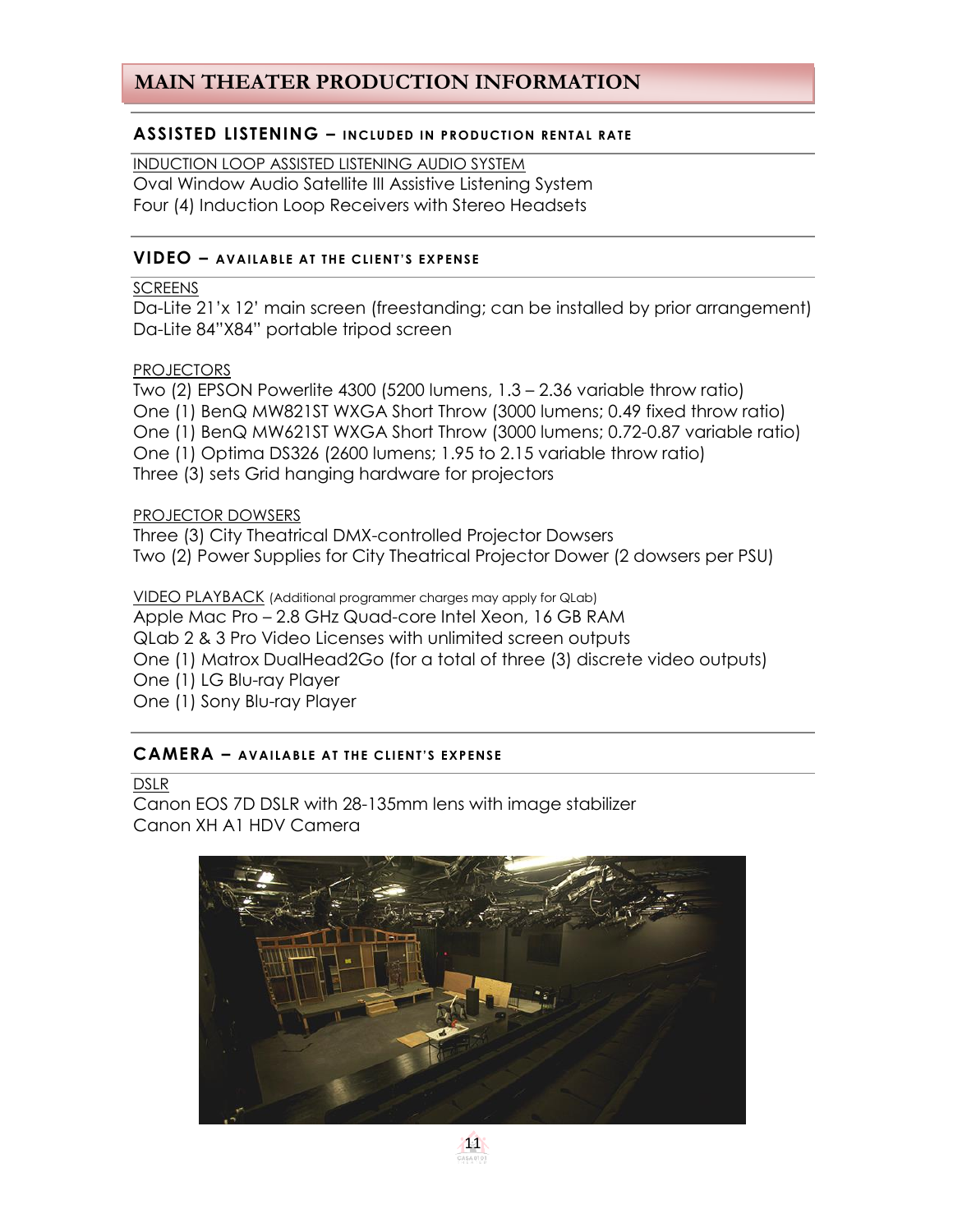## **MAIN THEATER GROUNDPLAN AND STAGE DIMENSIONS**

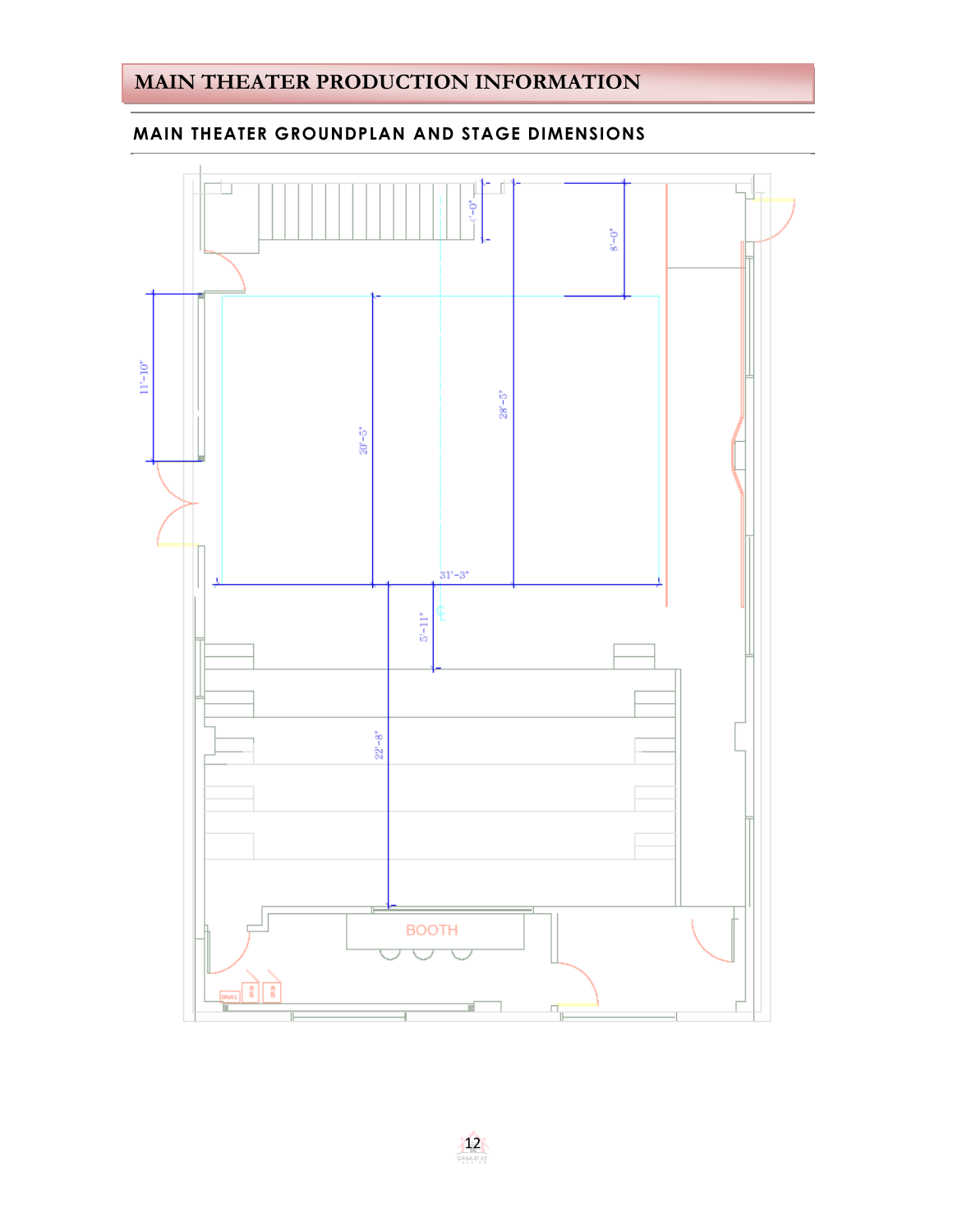## **EXTENT OND**<br>PIPE C PIPE B  $RHPAA$ **EE**E PIPEE  $\mathbb{P}\mathbb{H}\mathbb{E}\left(\!\!\left.\!\!\left.\!\!\right.\!\!\right.\!\!\!\!\!+\right)$ PIPE D  $|$  PIPE J PIPE I  $\ensuremath{\mathsf{P}}\xspace[\mathsf{P}\xspace\mathsf{B}\xspace\mathsf{H}]$ PIPE 13 **PIPE 12** PIPE 11 PICATE AT GRE  $\pm$  PIPE 10 뽥 PIPE 9 PIPE 8  $\Box$  PIPE 7 PIPE 6 E R  $PIPE5$  $-$  PIPE 4  $=$  PIPE 3  $=$  PIPE 2  $=$  PIPE 1  $\overline{u}$  $\frac{1}{15}$ 1934 7-12 +ND and DMX **BOOTH**  $\vert \cdot \vert$ -2  $\overline{\mathbb{F}_+}$ d

## **MAIN THEATER DEAD-HUNG GRID – TRIM 14'-6"**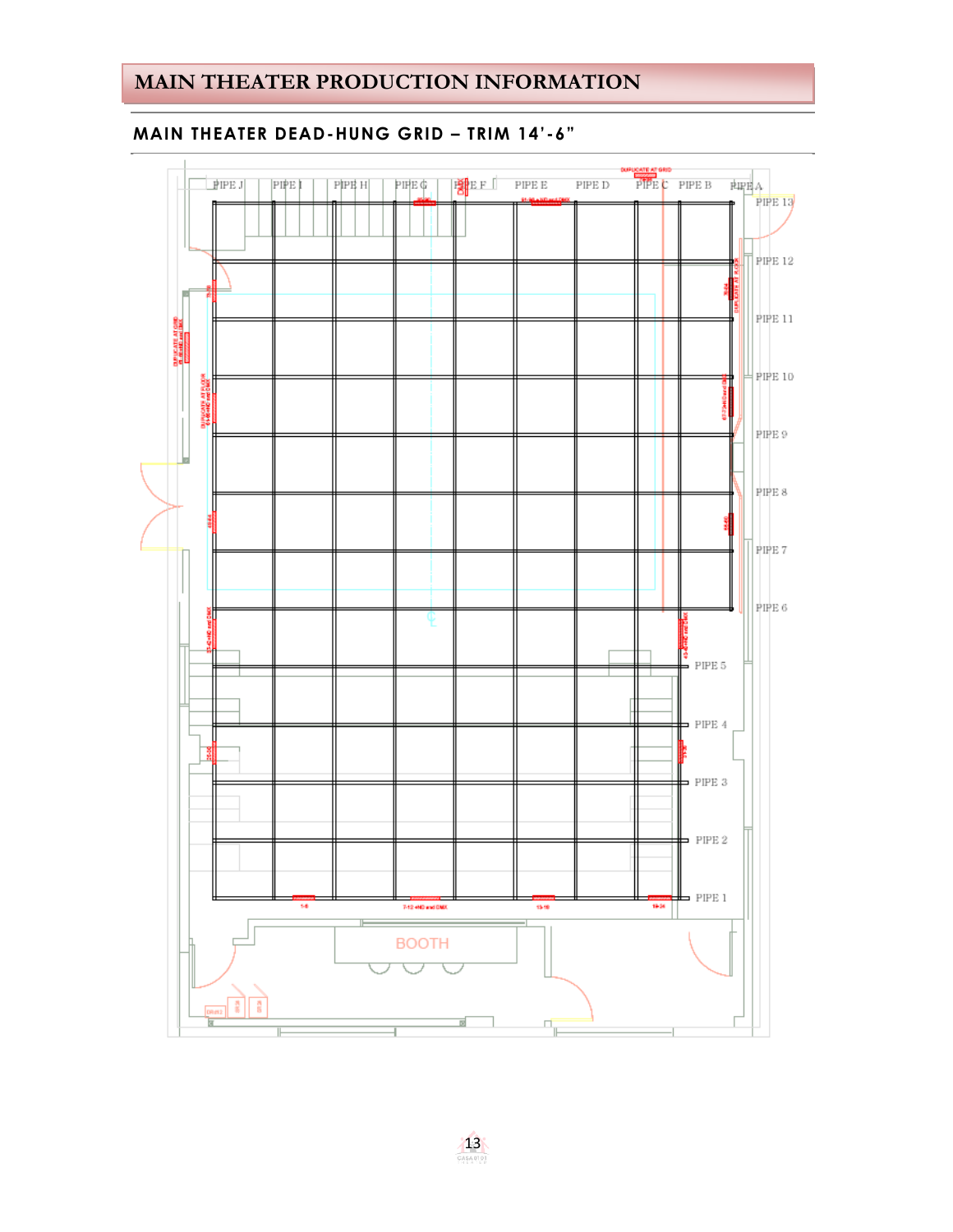#### **MAIN REPERTORY LIGHT PLOT – REFOCUSABLE/NON-MOVEABLE**

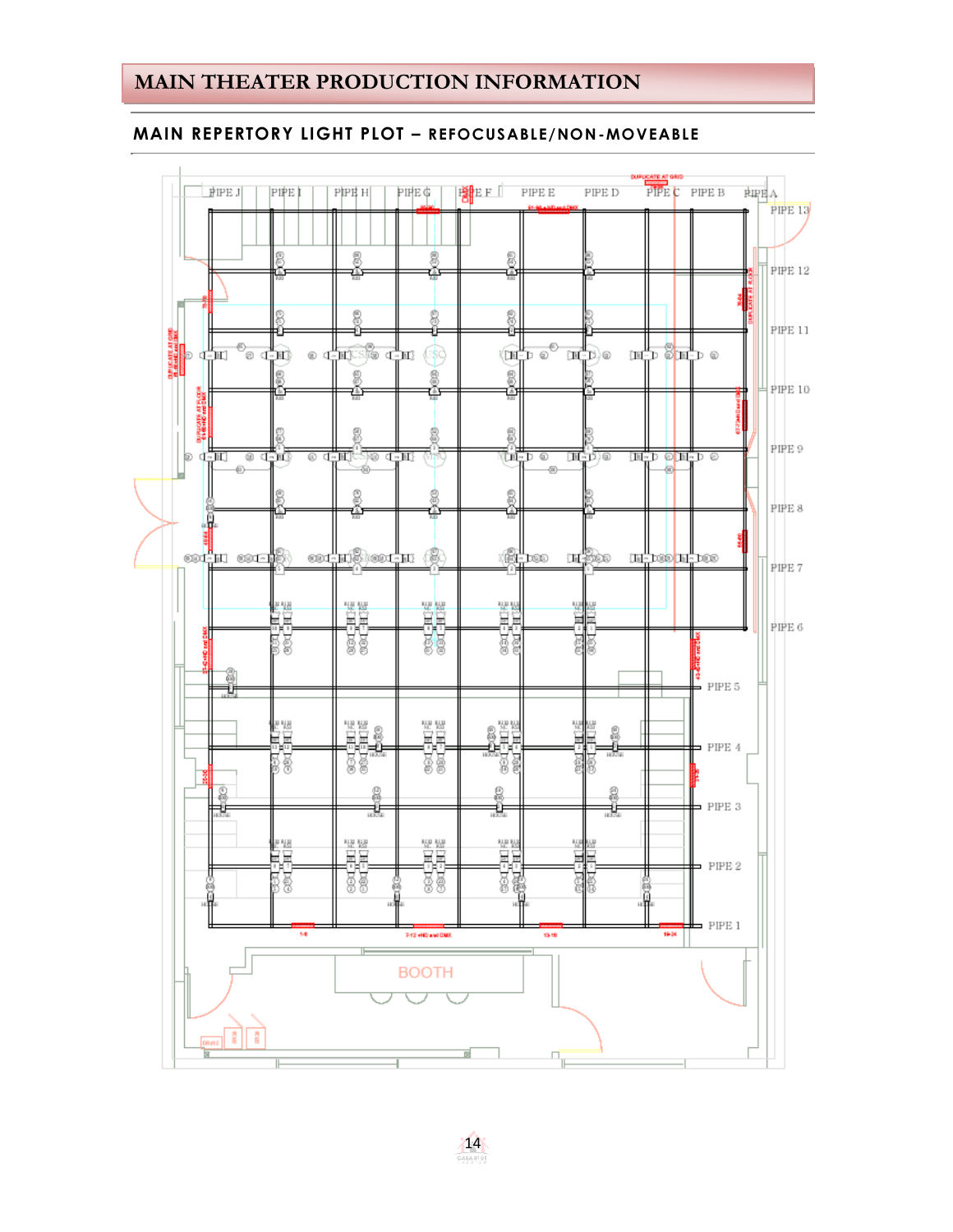#### **MAIN THEATER REPERTORY LIGHT PLOT MAGIC SHEET**

| <b>FRONT—WARM (GRP 1)</b> |    |    | FRONT-COOL (GRP 21) |    |    |    |    |                                       |
|---------------------------|----|----|---------------------|----|----|----|----|---------------------------------------|
| 12                        | 13 | 14 | 15                  | 31 | 32 | 33 | 34 | 35                                    |
|                           | 8  | 9  | 10                  | 26 | 27 | 28 | 29 | 30                                    |
| $\mathbf{2}$              | 3  | 4  | 5                   | 21 | 22 | 23 | 24 | 25                                    |
|                           |    |    |                     |    |    |    |    |                                       |
| 72                        | 73 | 74 | 75                  | 85 | 85 | 86 | 86 |                                       |
| 67                        | 68 | 69 | 70                  | 83 | 83 | 84 | 84 |                                       |
| 62                        | 63 | 64 | 65                  | 81 | 81 | 82 | 82 |                                       |
|                           |    |    | TOP-NC (GRP 61)     |    |    |    |    | $HISIDE \longrightarrow -NC (GRP 81)$ |

| )   | BAX-COOL (GRP 41)                    |    |     |    |    |
|-----|--------------------------------------|----|-----|----|----|
|     | 51                                   | 52 | 53  | 54 | 55 |
|     | 46                                   | 47 | -48 | 49 | 50 |
|     | 41                                   | 42 | 43  | 44 | 45 |
| 81) | $HISIDE \longleftarrow -NC (GRP 87)$ |    |     |    |    |
|     |                                      | 91 | 91  | 92 | 92 |
|     |                                      | 89 | 89  | 90 | 90 |
|     |                                      |    |     |    |    |

**MISC CHANNELS:** 

HOUSELIGHTS 500

87 87 88

88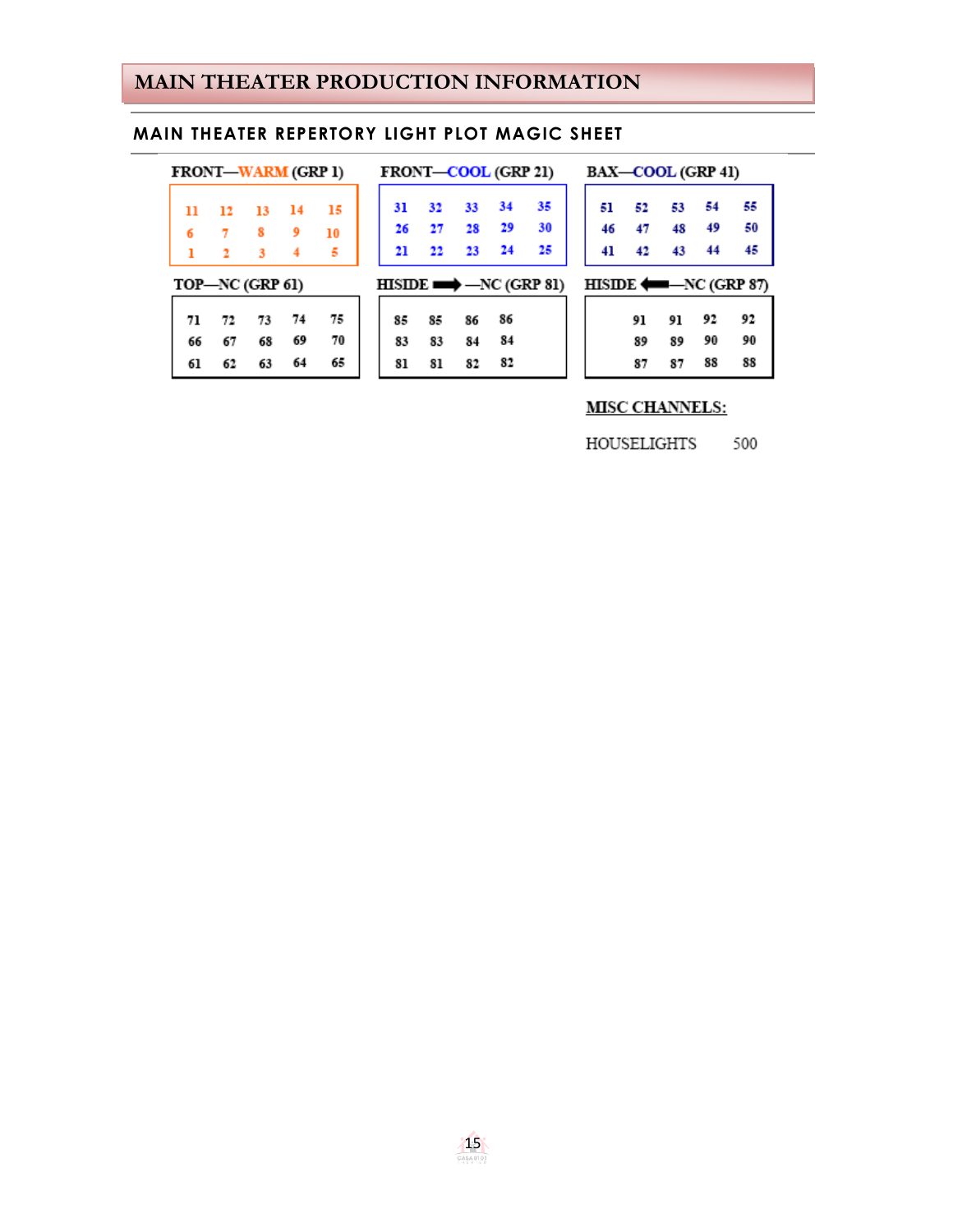## **MAIN THEATER SOUND INPUT/OUTPUT/COM/SPEAKER PLOT**



16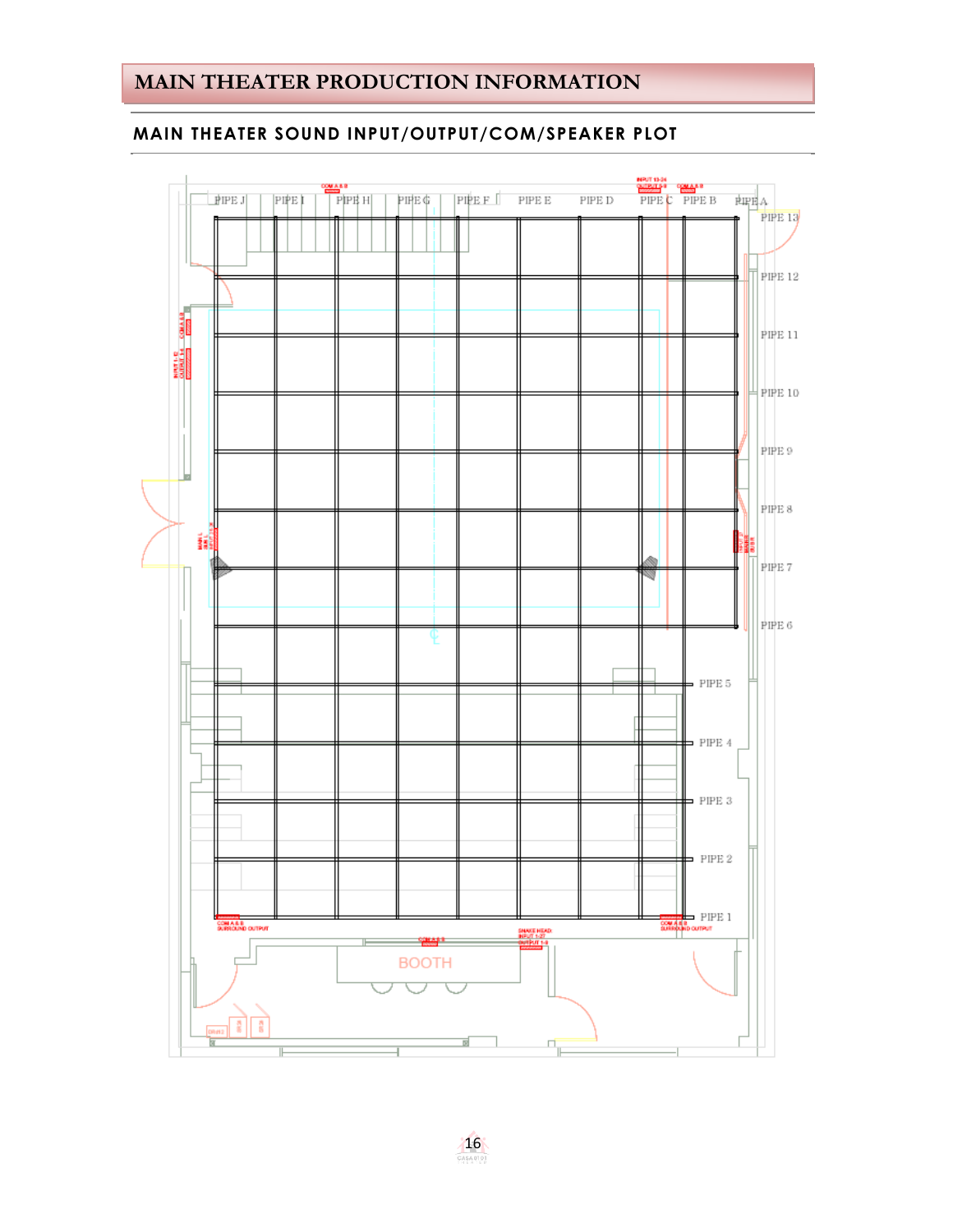#### $8 - 8$ <u>38</u>  $17-0^{\circ}$ 뉣 CONCESSION<br>
STAND<br>
MASF<br>
MASF<br>
D OFFICE<br>103<br>153 SF a<br>S LOBBY<br>101<br>432 SF 뉣 닣 A ∀ REHEARSAL  $22^{\circ}8^{\circ}$  $\frac{\overline{\text{AREA}}}{\frac{104}{408 \text{ SF}}}$ A 岀 (E) BUILDING<br>ARMACY TO REMAIN UNMODIFIED) anggala € a  $\circ$ q Ř Q ART GALLERY<br>HALLWAY<br>481 SF q СIJ i<br>10 **ESTRO**<br>107<br>169 SF  $\bigcirc$ Ō  $\frac{1}{8}$ MEN'SOL NOMERS<sub>1</sub>  $\frac{5}{2}$ RESTROC<br>109<br>81 SF  $\overline{\circ}$  $\overline{\circ}$ 7'-10"  $7 - 10''$ MEN'S<br>ESSING<br>08 SF VOMEN'S<br>ESSING RM WAITING<br>ROOM<br>112<br>226 SF  $12 - 10$ ESSING<br>110<br>98 SF  $12 - 6$ 22.6  $\frac{\frac{1}{114}}{\frac{114}{80.55}}$  $rac{1}{5}$  $\frac{TRANSITION}{113}$ ر<br>دا (E) RAMP  $\begin{array}{|c|c|c|}\n\hline\n\text{STAR} & \text{or} \\
\hline\n\text{UP} & \text{or} \\
\hline\n\end{array}$ ᅩ  $\frac{1}{1}$ 91-97 NON-FIXED<br>-SEATS (768 S.F.)  $\overline{\phantom{0}}$ 4  $\overline{\phantom{0}}$ H,  $\overline{\phantom{a}}$ 口 THEATRE<br>1.116<br>1,769 SF  $\frac{\text{STORAGE}}{\frac{117}{278 \text{ SF}}}$  $\mathbf{f}$ STAGE AT<br>FLOOR LEVEL ł CURTAIN<br>SEPARATION 41-2 - 4  $\frac{1}{\sqrt{2}}$ SPACE BACK<br>STAGE<br>115<br>278 SF ADA<sub>5</sub>  $\overline{\phantom{a}}$ E  $\mathbf{I}$ Ę **THE STAR**  $\overline{F}$ ب.<br>ب d STAIR<br>UP √∣ Π (N) RAMP DOWN 8.33 RALING - $EL - 23$ 80%

#### **THEATER COMLEX GROUNDPLAN AND DIMENSIONS**